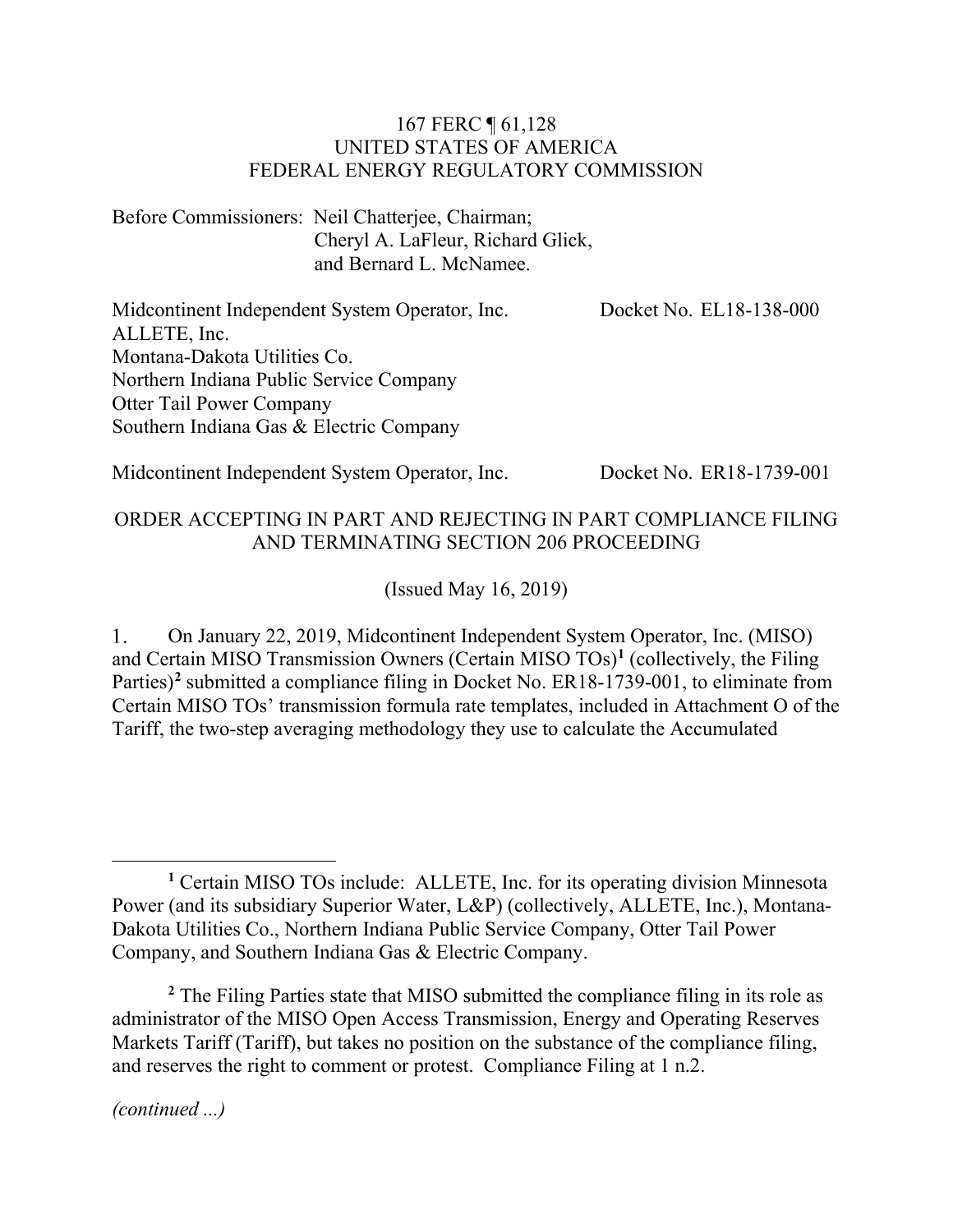Deferred Income Tax (ADIT) component of rate base**[3](#page-1-0)** in their projected test year calculations, in accordance with the Commission's order issued on December 20, 2018 in Docket No. EL18-138-000. **[4](#page-1-1)** The Filing Parties also propose to revise Certain MISO TOs' annual true-up calculations. In this order, we accept in part and reject in part the compliance filing, effective January 1, 2019, and terminate the proceeding in Docket No. EL18-138-000 that was initiated pursuant to section 206 of the Federal Power Act (FPA). **[5](#page-1-2)**

#### **I. December 2018 Order**

 $2.$ In the December 2018 Order, the Commission found that the two-step averaging methodology used in Certain MISO TOs' transmission formula rates to calculate the ADIT component of rate base in their projected test year calculations was unjust and unreasonable and unduly discriminatory or preferential. **[6](#page-1-3)** The Commission rejected the Filing Parties' proposed Tariff revisions that were filed in Docket No. ER18-1739-000 (June 2018 Filing) to remedy the concerns the Commission expressed in the order instituting this proceeding**[7](#page-1-4)** with respect to the use of the two-step averaging methodology. The Commission found that the Filing Parties' proposal in their June 2018 Filing to remove the two-step averaging methodology from the calculation of ADIT balances for the projected test year would address the concerns outlined by the Commission in the April 2018 Order. However, the Commission found that the revisions proposed in the June 2018 Filing that were not part of their remedy to remove the twostep averaging methodology, i.e., to apply the IRS's proration methodology to Certain

<span id="page-1-2"></span><span id="page-1-1"></span>**<sup>4</sup>** *Midcontinent Indep. Sys. Operator, Inc.*, 165 FERC ¶ 61,235 (2018) (December 2018 Order).

**<sup>5</sup>** 16 U.S.C. § 824e (2012).

**<sup>6</sup>** December 2018 Order, 165 FERC ¶ 61,235 at P 30.

<span id="page-1-4"></span><span id="page-1-3"></span>**<sup>7</sup>** *Midcontinent Indep. Sys. Operator, Inc.*, 163 FERC ¶ 61,061 (2018) (April 2018 Order). In the April 2018 Order, the Commission stated that it appeared that the transmission formula rates of Certain MISO TOs that utilized the two-step averaging methodology in their projected test year calculations may be unjust, unreasonable, or unduly discriminatory or preferential. Pursuant to FPA section 206, the Commission commenced paper hearing procedures to resolve these matters.

*(continued ...)*

 $\overline{a}$ 

<span id="page-1-0"></span>**<sup>3</sup>** ADIT arises from timing differences between the method of computing taxable income for reporting to the Internal Revenue Service (IRS) and the method of computing income for regulatory accounting and ratemaking purposes.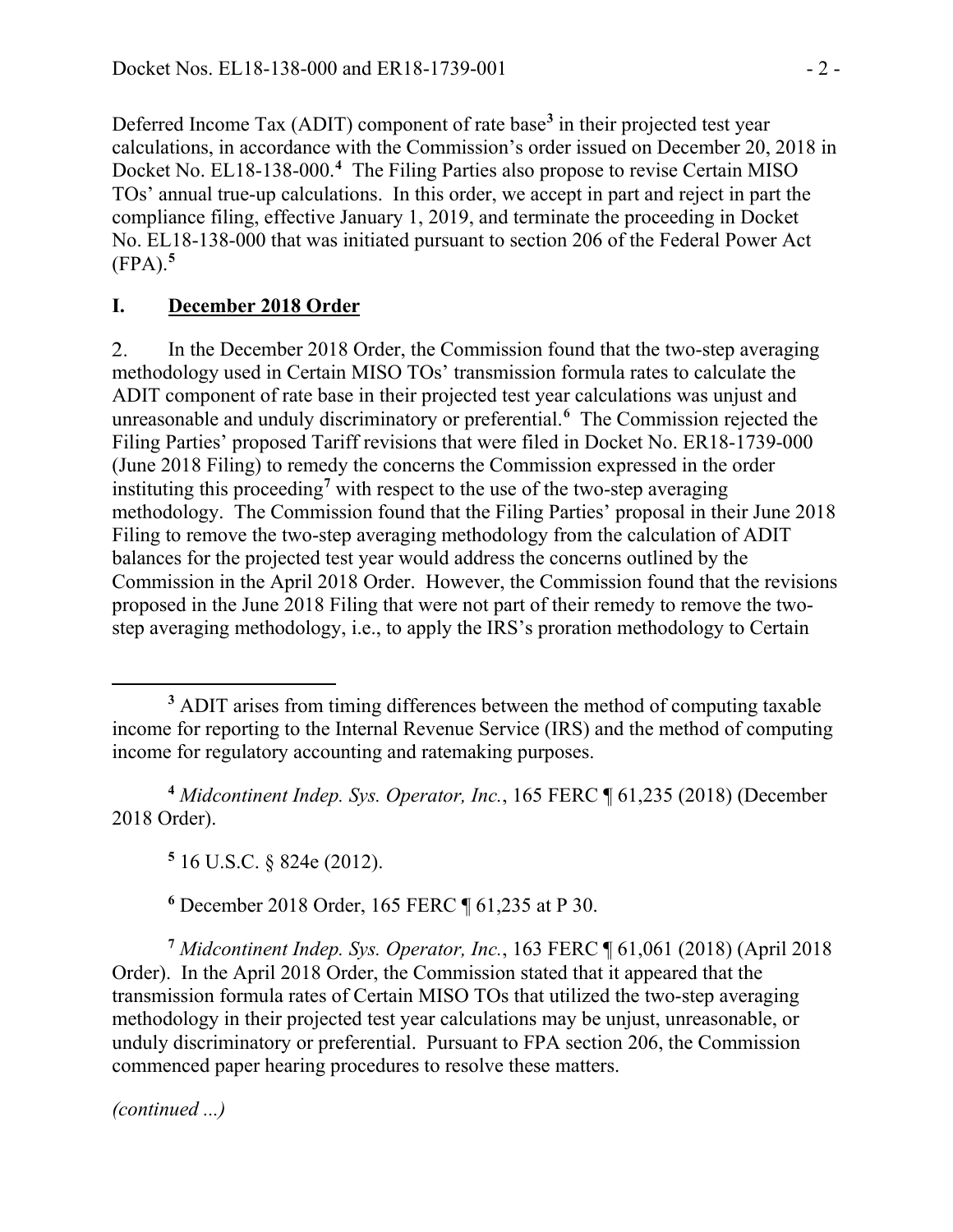MISO TOs' annual true-up calculations, were barred by the filed-rate doctrine and the rule against retroactive ratemaking.**[8](#page-2-0)**

Specifically, the Commission noted that the Filing Parties proposed to apply the 3. IRS's proration methodology to their annual true-up calculations for the (entire) 2018 rate year. **[9](#page-2-1)** The Commission explained that the proposal could result in a retroactive rate increase for some or all of Certain MISO TOs' customers, as it would apply to a period the 2018 rate year—that was partly prior to their filing. **[10](#page-2-2)**

 $\overline{4}$ . Accordingly, the Commission rejected the Filing Parties' June 2018 Filing in its entirety and directed the Filing Parties to submit a compliance filing revising Certain MISO TOs' transmission formula rates to remove the two-step averaging methodology, effective January 1, 2019.**[11](#page-2-3)**

## **II. Compliance Filing**

5. The Filing Parties state that, consistent with the Commission's compliance directive in the December 2018 Order, they propose to revise Certain MISO TOs' company-specific ADIT work papers to eliminate the use of the two-step averaging methodology to determine ADIT balances in their projected test year calculations.**[12](#page-2-4)** Specifically, the Filing Parties propose to revise the formulas in lines 25 (Account 190), 52 (Account 282), and 79 (Account 283) such that Certain MISO TOs will no longer

**<sup>8</sup>** December 2018 Order, 165 FERC ¶ 61,235 at P 31.

**<sup>9</sup>** *Id.* P 32.

**<sup>10</sup>** *Id.*

<span id="page-2-1"></span><span id="page-2-0"></span> $\overline{a}$ 

<span id="page-2-3"></span><span id="page-2-2"></span>**<sup>11</sup>** *Id.* PP 32-33. Although the April 2018 Order established a refund effective date of May 4, 2018, the Commission found that a January 1, 2019 effective date for the elimination of the two-step averaging methodology was acceptable. *Id.* P 33 n.60. The Commission explained that given the date of the December 2018 Order it was unfeasible for Certain MISO TOs to change their projected test year calculations for rate year 2018. Further, the Commission explained that because Certain MISO TOs do not use the twostep averaging methodology in their true-up calculations, any over-recoveries created by the use of this methodology by Certain MISO TOs in their projected test year calculations for rate year 2018 will be reversed and refunded with interest through their true-up calculations for rate year 2018.

<span id="page-2-4"></span>**<sup>12</sup>** Compliance Filing at 5, 11. The Filing Parties note that the proposed Tariff revisions are identical to those contained in the June 2018 Filing.

*(continued ...)*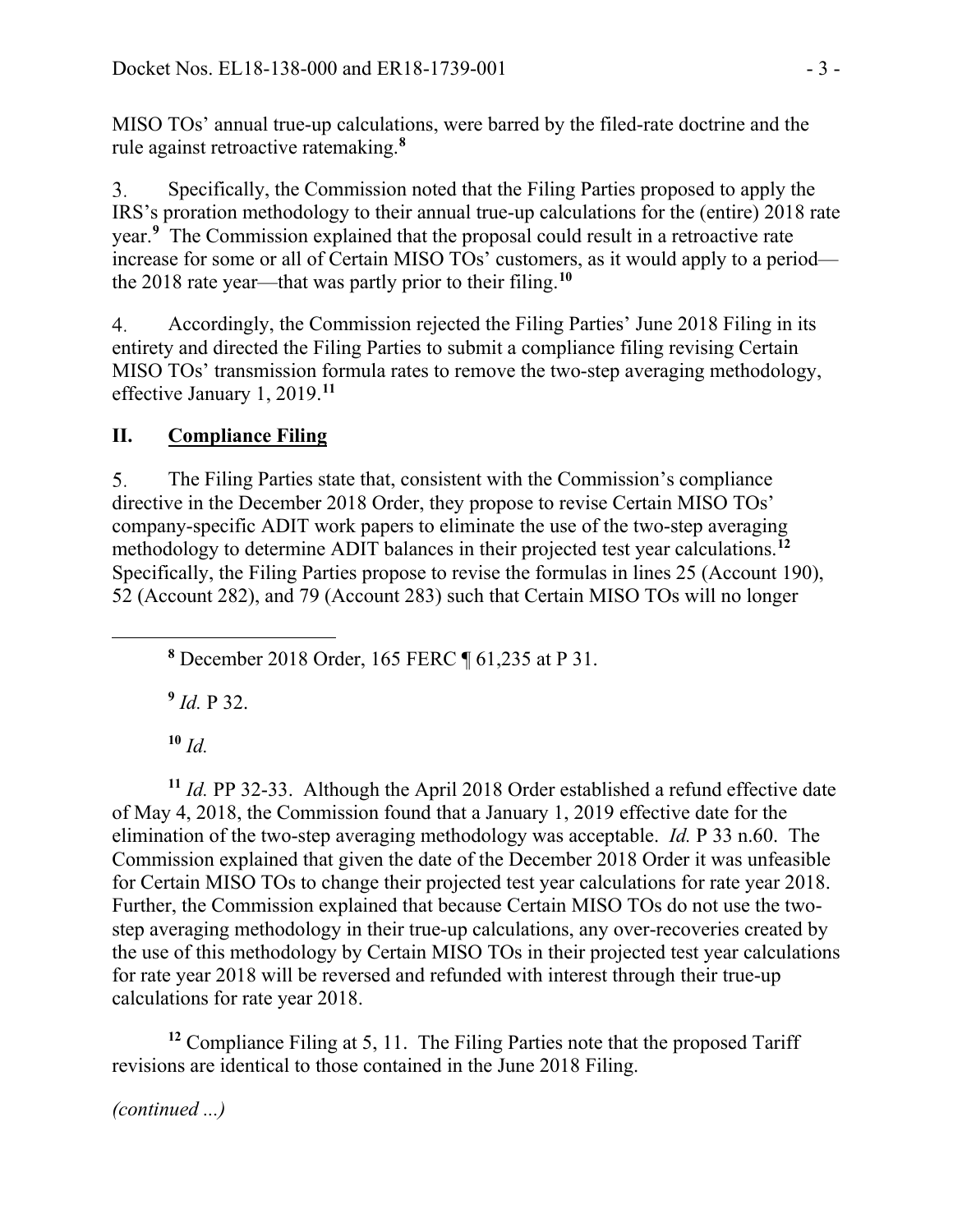perform a double averaging in calculating the "Average Balance" for these accounts.**[13](#page-3-0)** The Filing Parties state that the proposed revisions modify the "Average Balance" formulas in the work papers to remove the simple averaging of prorated items to instead use only the ending balance of prorated items. The Filing Parties state, however, that per the requirements of the Consistency Rule,**[14](#page-3-1)** the formulas will require Certain MISO TOs to continue to perform a simple averaging of non-prorated items using beginning-of-year and end-of-year balances.**[15](#page-3-2)**

6. In addition to these revisions, the Filing Parties propose to modify the calculation of average ADIT balances in Certain MISO TOs' annual true-up calculations so as to preserve the effect of the application of the proration methodology that they use in their projected test year calculations. **[16](#page-3-3)** Specifically, the Filing Parties propose to revise Note F of Certain MISO TOs' company-specific Attachment Os to explicitly state that they will apply the IRS's proration methodology to the calculation of the annual true-up. The Filing Parties also propose to revise Note F to clarify that, beginning with the 2019 rate year, the annual true-up for a given year will use the same methodology that was used to project that year's rates. The Filing Parties state that this clarification makes clear that, beginning in 2019, when the proration methodology is used to calculate the annual projection, the proration methodology will also be used to calculate the annual true-up.**[17](#page-3-4)**

Further, the Filing Parties propose to revise Note F to include language describing 7. how Certain MISO TOs will apply the IRS's proration methodology.**[18](#page-3-5)** The Filing Parties also propose several other ministerial revisions to Note F. Finally, the Filing Parties propose revisions to Certain MISO TOs' company-specific ADIT work papers to preserve, in the annual true-up calculations, the effect of the application of the proration methodology that they use in their projected test year calculations.

**<sup>13</sup>** *Id.* at 5.

<span id="page-3-0"></span>

<span id="page-3-2"></span><span id="page-3-1"></span>**<sup>14</sup>** The Filing Parties state that the IRS's Consistency Rule requires that if a taxpayer uses an average balance for one component of its rate base calculation, the taxpayer must use a comparable average balance for all other rate base items. *Id.* (citing 26 U.S.C. §§ 168(i)(9)(A)(ii), 168(i)(9)(B)(ii)).

**<sup>15</sup>** *Id.*

<span id="page-3-3"></span>**<sup>16</sup>** *Id.* at 8, 12.

<span id="page-3-4"></span>**<sup>17</sup>** *Id.* at 8-9.

<span id="page-3-5"></span>**<sup>18</sup>** *Id.* at 9.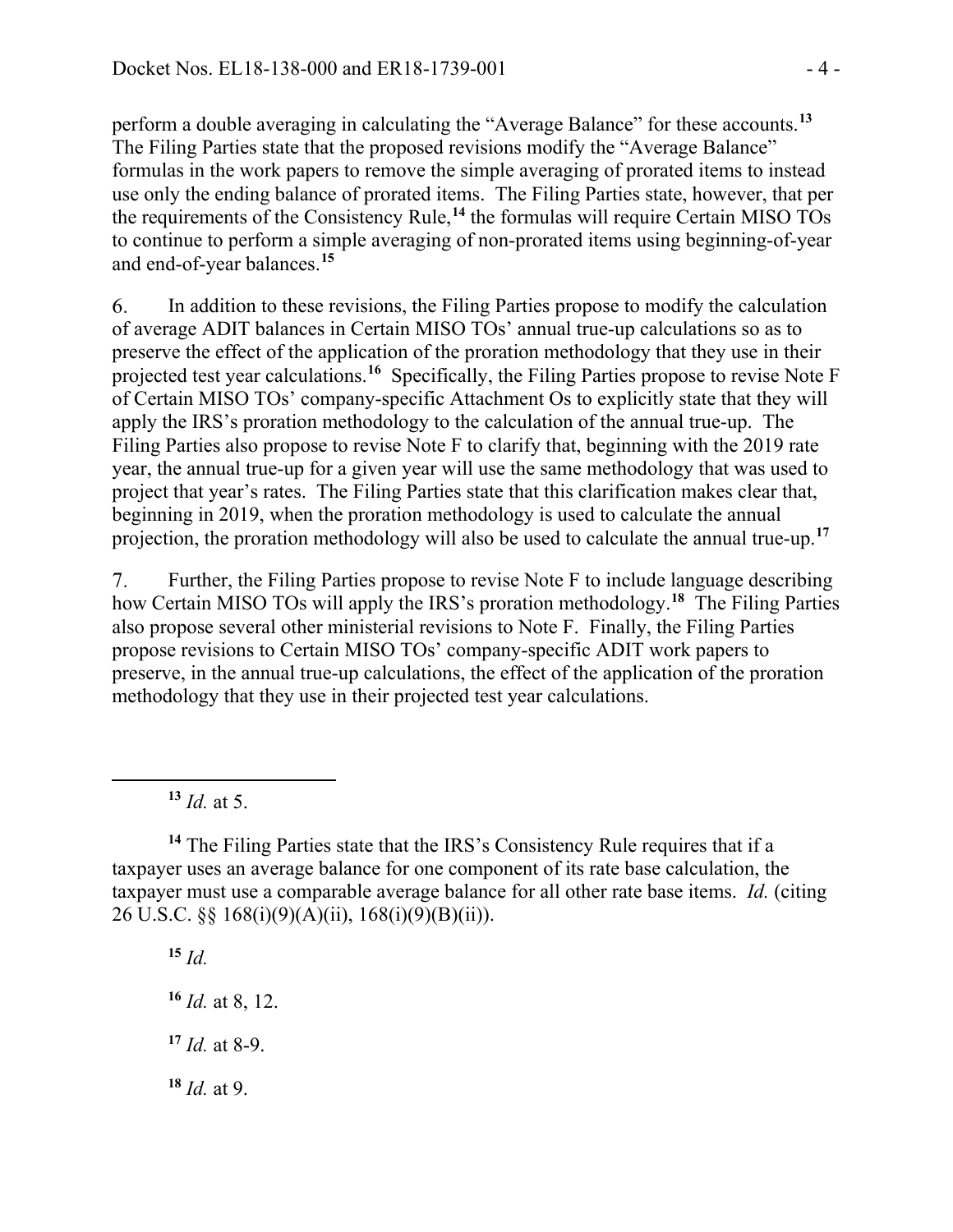### **III. Notice and Responsive Pleadings**

Notice of the Filing Parties' compliance filing in Docket No. ER18-1739-001 was 8. published in the *Federal Register*, 84 Fed. Reg. 708 (2019), with interventions and protests due on or before February 22, 2019. Missouri Public Service Commission (Missouri Commission) filed a notice of intervention.

## **IV. Discussion**

# **A. Procedural Matters**

9. Pursuant to Rule 214 of the Commission's Rules of Practice and Procedure, 18 C.F.R. § 385.214 (2018), Missouri Commission's notice of intervention makes it a party to the proceeding in Docket No. ER18-1739-001.

# **B. Substantive Matters**

10. As discussed below, we accept the Filing Parties' compliance filing in part and reject it in part. Specifically, we accept the Filing Parties' Tariff revisions that pertain to Certain MISO TOs' calculation of ADIT balances for the projected test year, but we reject those proposed revisions that pertain to the calculation of ADIT balances for the annual true-up, which include revisions to Certain MISO TOs' company-specific ADIT work papers and revisions to Note F of their company-specific Attachment Os pertaining to their annual true-up calculations. We also reject the proposed ministerial revisions to Note F.

We find that the Filing Parties' Tariff revisions with respect to calculation of  $11.$ ADIT balances for the projected test year comply with the December 2018 Order and address the concerns identified in the April 2018 Order by eliminating the use of the twostep averaging methodology in the calculation of ADIT balances for the projected test year.**[19](#page-4-0)** Accordingly, we accept the Filings Parties' compliance filing in part, effective January 1, 2019, and terminate the captioned section 206 proceeding.

12. However, we reject the Filing Parties' proposed revisions to their annual true-up calculations. We find that the Filing Parties' proposal to revise Certain MISO TOs' transmission formula rates to apply the IRS's proration methodology to their annual trueup calculations—including Certain MISO TOs' company-specific ADIT work papers and revisions to Note F of their company-specific Attachment Os pertaining to their annual true-up calculations—is beyond the scope of this compliance proceeding. The Filing Parties' proposal to prorate Certain MISO TOs' annual true-up calculations is not

*(continued ...)*

<span id="page-4-0"></span> $\overline{a}$ 

**<sup>19</sup>** April 2018 Order, 163 FERC ¶ 61,061 at PP 13-14.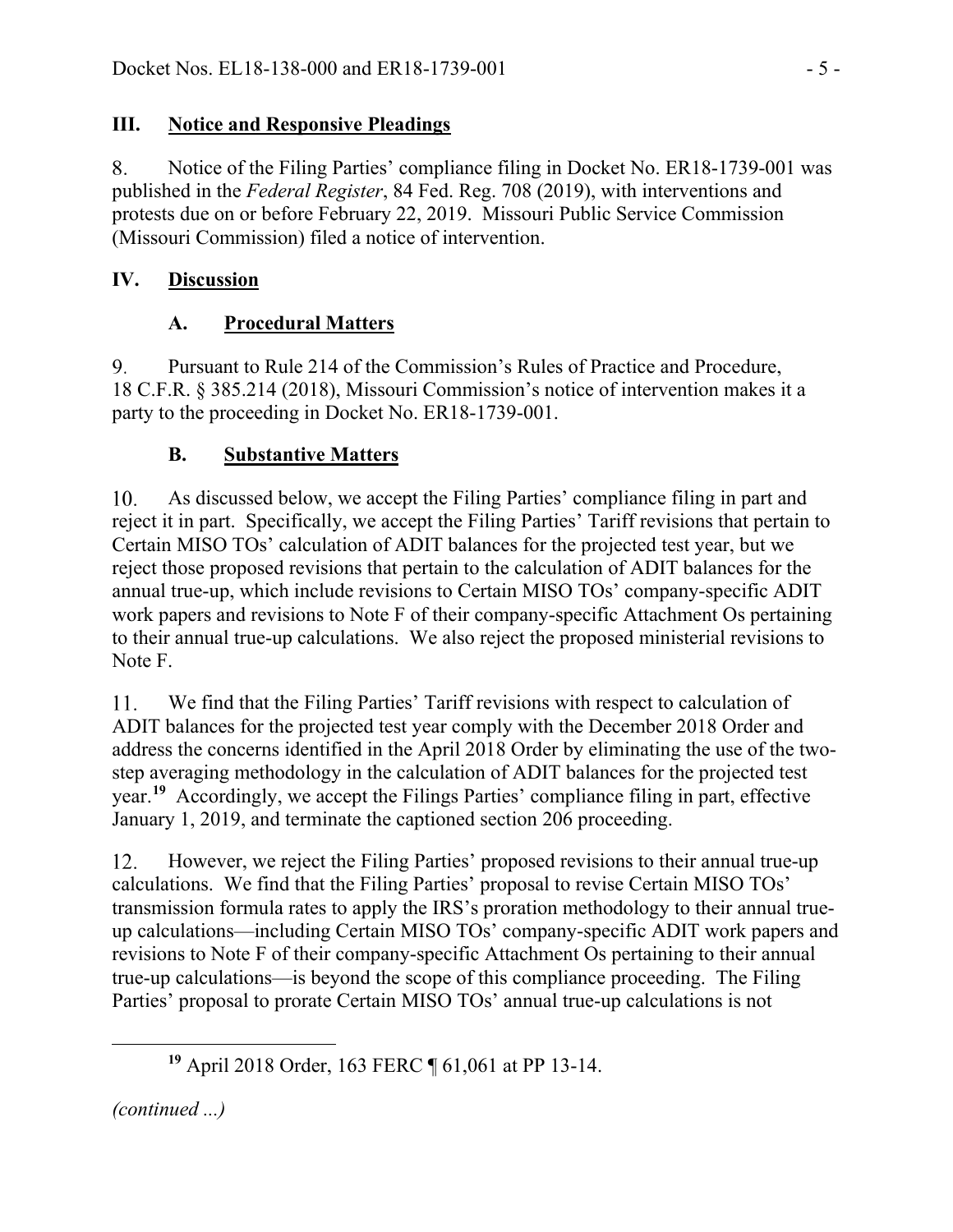necessary to comply with the remedy required by the December 2018 Order pursuant to section 206 of the FPA, and is thus outside the scope of this compliance proceeding.**[20](#page-5-0)** Similarly, the Filing Parties' proposed ministerial revisions to Note F are also outside the scope of this compliance proceeding. Therefore, we direct the Filing Parties, within 30 days of the date of this order, to submit a further compliance filing to refile the accepted Tariff revisions with respect to the calculation of ADIT balances for Certain MISO TOs' projected test year calculations, without any other modifications or revisions. To the extent Certain MISO TOs want to revise their transmission formula rates to apply the proration methodology in their true-up calculations or to make ministerial revisions to Note F, they may make a separate filing with the Commission pursuant to section 205 of the FPA.**[21](#page-5-1)** The Commission will review the proposal at that time.

#### The Commission orders:

(A) The Filing Parties' compliance filing in Docket No. ER18-1739-001 is hereby accepted in part and rejected in part, effective January 1, 2019, as discussed in the body of this order.

(B) The section 206 proceeding in Docket No. EL18-138-000 is hereby terminated, as discussed in the body of this order.

<span id="page-5-0"></span>**<sup>20</sup>** *See, e.g.*, *Ameren Servs. Co. v. Midwest Indep. Transmission Sys. Operator, Inc.*, 132 FERC **[61,186, at P 28 (2010)** (finding that "portions of [MISO's] filing exceed the scope of compliance and include material that should have been filed under section 205 of the FPA"); *[Midwest Indep. Transmission Sys. Operator, Inc](http://www.westlaw.com/Link/Document/FullText?findType=Y&serNum=2017431897&pubNum=0000920&originatingDoc=I46be92ebef1e11e5a795ac035416da91&refType=CA&originationContext=document&vr=3.0&rs=cblt1.0&transitionType=DocumentItem&contextData=(sc.Search))*., 125 FERC ¶ [61,156,](http://www.westlaw.com/Link/Document/FullText?findType=Y&serNum=2017431897&pubNum=0000920&originatingDoc=I46be92ebef1e11e5a795ac035416da91&refType=CA&originationContext=document&vr=3.0&rs=cblt1.0&transitionType=DocumentItem&contextData=(sc.Search)) at P 57 n.51 (2008) (citations omitted) ("The Commission has previously held that compliance filings must be limited to the specific directives ordered by the Commission. The purpose of a compliance filing is to make the directed changes and the Commission's focus in reviewing them is whether or not they comply with the Commission's previously-stated directives").

<span id="page-5-1"></span>**<sup>21</sup>** Any such section 205 filing should apply the IRS's proration methodology to the annual true-up prospectively—i.e., for true-up periods subsequent to the date of that filing. *See, e.g.*, December 2018 Order, 165 FERC ¶ 61,235 at PP 31-32.